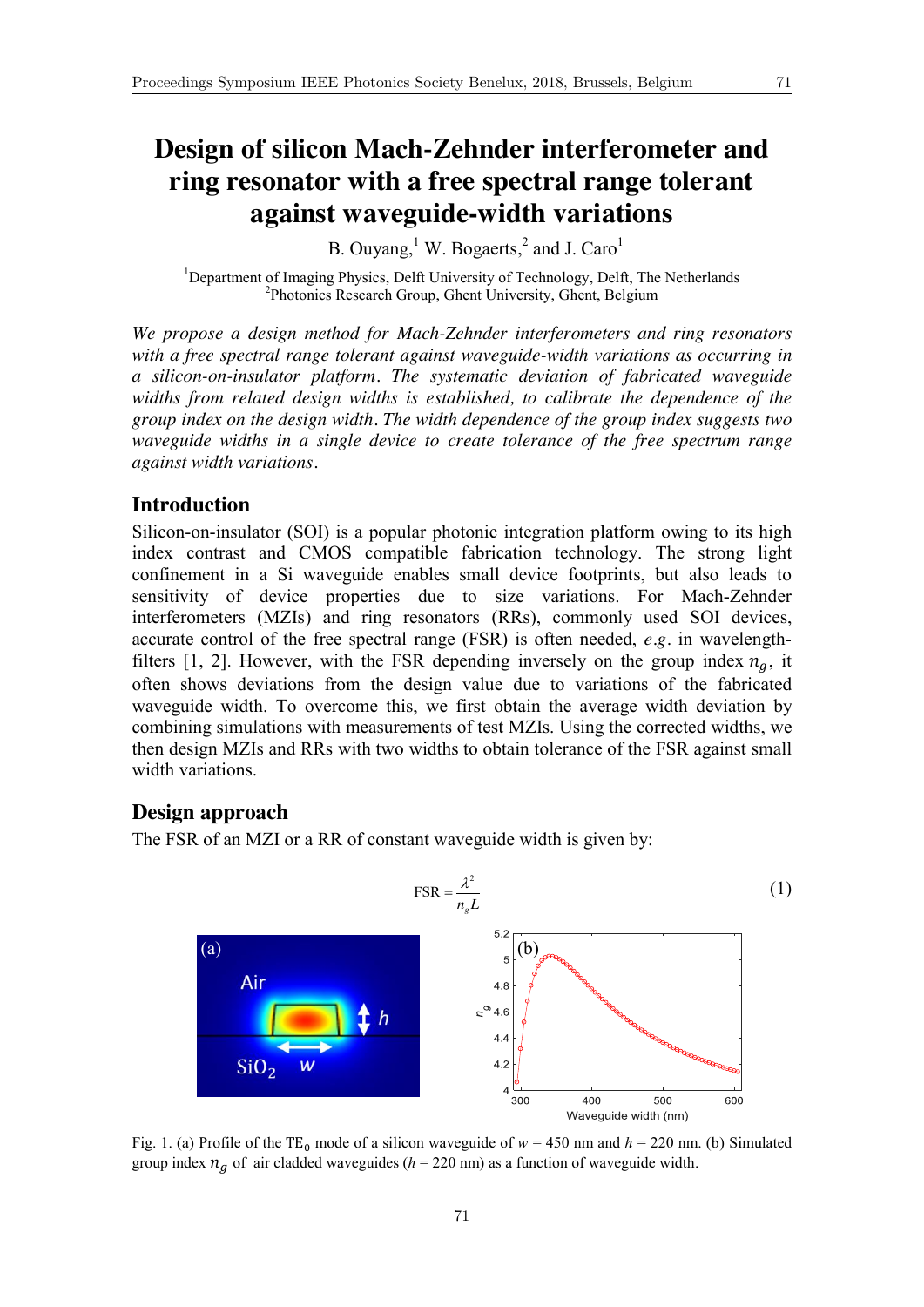Here,  $\lambda$  is the operation wavelength,  $n<sub>q</sub>$  the waveguide group index and *L* the pathlength difference of the MZI arms or the RR circumference. In Fig. 1(a) the  $TE_0$  mode profile of a Si waveguide with  $w = 450$  nm and  $h = 220$  nm is shown for  $\lambda = 1550$  nm, as simulated with COMSOL. In Fig. 1(b) we plot the group index  $n<sub>g</sub>$ , also simulated with COMSOL, for air cladded Si waveguides similar to the one in Fig. 1(a) as a function of their width *w*, for *h* fixed at 220 nm.  $n_a$  reaches a maximum for  $w =$ 340 nm. Thus, the derivative  $\partial n_a/\partial w$  reverses sign with increasing width. Design of MZIs and RRs with an FSR tolerant against waveguide-width variations is based on this sign reversal. Using two widths for either device type, as shown in Fig. 2, we can write the following equations for the FSR:

$$
FSR_{MZI} = \frac{\lambda^2}{n_{g,w1}L_{w1} - n_{g,w2}L_{w2} + 2n_{g,I}L_{t1} - 2n_{g,I2}L_{t2}}
$$
(2)

$$
FSR_{RR} = \frac{\lambda^2}{n_{g,w}L_{w1} + n_{g,w}L_{w2} + 2n_{g,I}L_t}
$$
(3)

Here,  $L_{w1}$  and  $L_{w2}$  are the two waveguide lengths, and  $L_{t1}$ ,  $L_{t2}$  and  $L_t$  are the lengths of the applied tapers (see Fig. 2).  $n_{g,w1}$ ,  $n_{g,w2}$ ,  $\overline{n_{g,t1}}$ ,  $\overline{n_{g,t2}}$  and  $\overline{n_{g,t}}$  are the group indices of the waveguides and tapers. Neglecting the taper contributions in Eqs. (1) and (2), the following design rules for a tolerant FSR of the MZI and RR, respectively, are obtained:

$$
\left. \frac{\partial n_g}{\partial w} \right|_{w1} L_{w1} - \left. \frac{\partial n_g}{\partial w} \right|_{w2} L_{w2} = 0 \tag{4}
$$

$$
\left. \frac{\partial n_g}{\partial w} \right|_{w1} L_{w1} + \left. \frac{\partial n_g}{\partial w} \right|_{w2} L_{w2} = 0 \tag{5}
$$

Eqs. (4) and (5) can be satisfied for the MZI for widths on the same side of the  $n<sub>q</sub>$ maximum and for the RR for widths on each side of the maximum. Thus,  $n_a$  variations due to width variations are compensated. Here we assume that variations of the two widths have very similar magnitude and are small enough, which is usually the case when these originate from the process steps lithography and etching.



Fig. 2. Schematics of the MZI (left) and the RR (right) with an FSR tolerant against waveguide-width variations due to fabrication.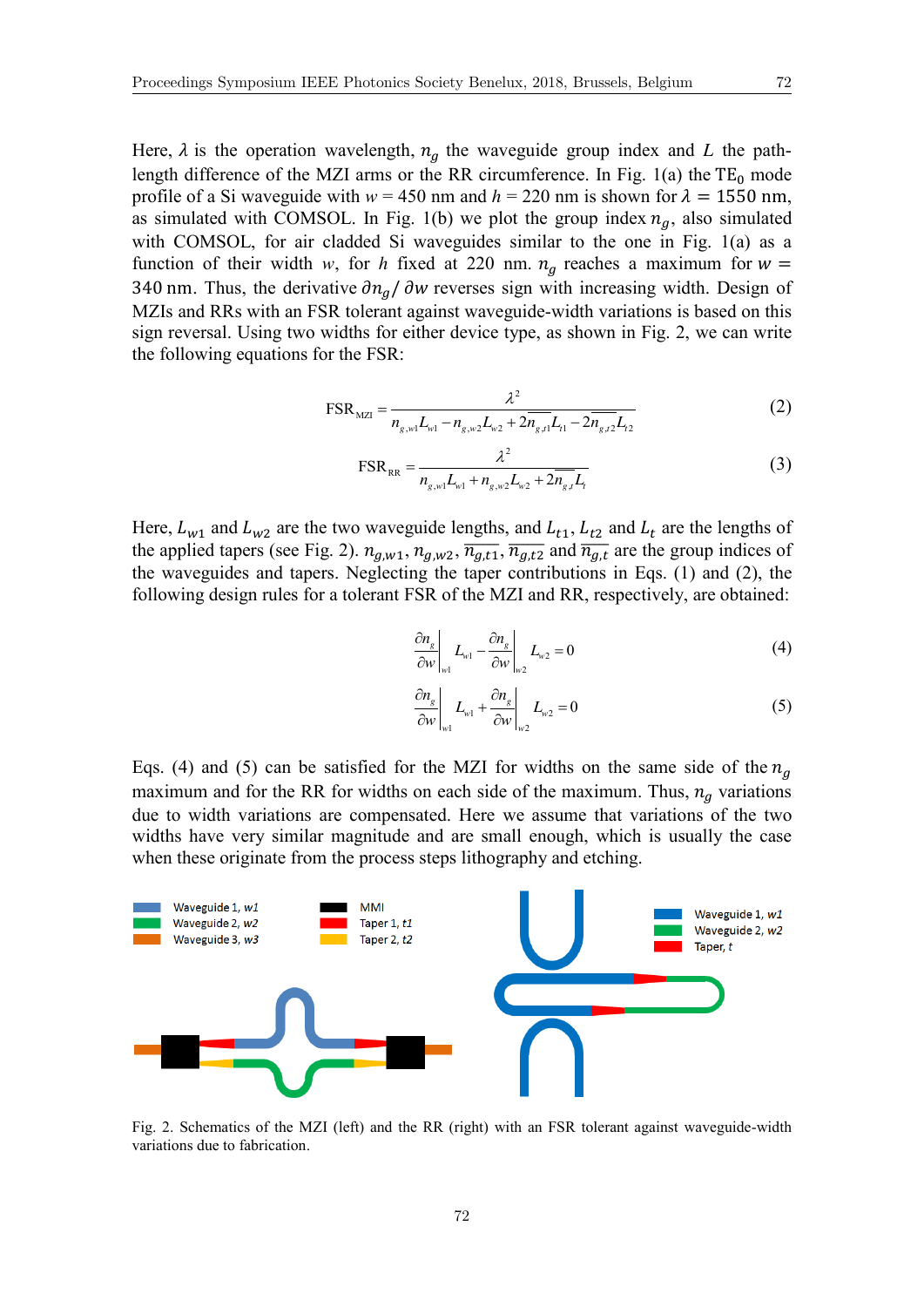#### **Establishing the systematic width increment in fabrication**

 $\partial n_q$   $\partial w$  depends on the waveguide width, as can be seen from Fig. 1(b), making it hard to satisfy Eqs. (4) and (5) for large differences between fabricated widths and design widths. Thus, we first established the systematic deviation of fabricated widths from design widths. This was done by comparing simulated  $n_a$  values (Fig. 1b) with  $n_a$ values extracted from transmission measurements of MZIs with a constant waveguide width fabricated at IMEC through the Europractice MPW service. In the simulations, the design waveguide width varies from 295 nm to 600 nm, with a 5 nm step, the waveguide height is assumed to be 220 nm and the waveguide side angle 5°. Ten MZIs were measured over the wavelength range 1549–1551 nm, the waveguide width ranging from 310 to 490 nm. Fig. 3(a) shows an example of a measured MZI transmission spectrum, for a design waveguide width of 450 nm. The usual cosine function was fitted to the transmission data to extract the FSR, giving  $n_a$  via Eq. (1). Multiple realizations of the same MZI design being present on the wafer, each design was measured several times from different wafer locations to obtain several representative results. The final experimental  $n_q$  values were obtained by averaging over several extracted values from different MZIs of the same design.



Fig. 3. (a) Transmission of an MZI with design waveguide width of 450 nm. (b) Estimated realized waveguide width as a function of design width.

Then, by picking the various measured  $n_a$  values from the simulation results, we found the real waveguide widths of the fabricated MZIs. This is a simple method to estimate the increase of the waveguide width after fabrication. As can be derived from the fitted straight line in Fig. 3(b), the fabricated waveguides are about 27 nm wider than designed, in agreement with the information in the foundry technology handbook. The data points in Fig. 3(b) closely follow the fitted line. Thus, the line nicely describes the systematic width increment, to which small variations due to fabrication are still superimposed.

## **Design implementation**

For a highly developed fabrication process, waveguide width variations are reproducible. So, using the fitted line (Fig. 3(b)), we may calibrate the simulated  $n_a$  function of Fig. 1(b) for the design process or our tolerant RR and MZI. Since after fabrication the waveguide is wider than designed, the corrected  $n<sub>q</sub>$  function has shifted to the left, as